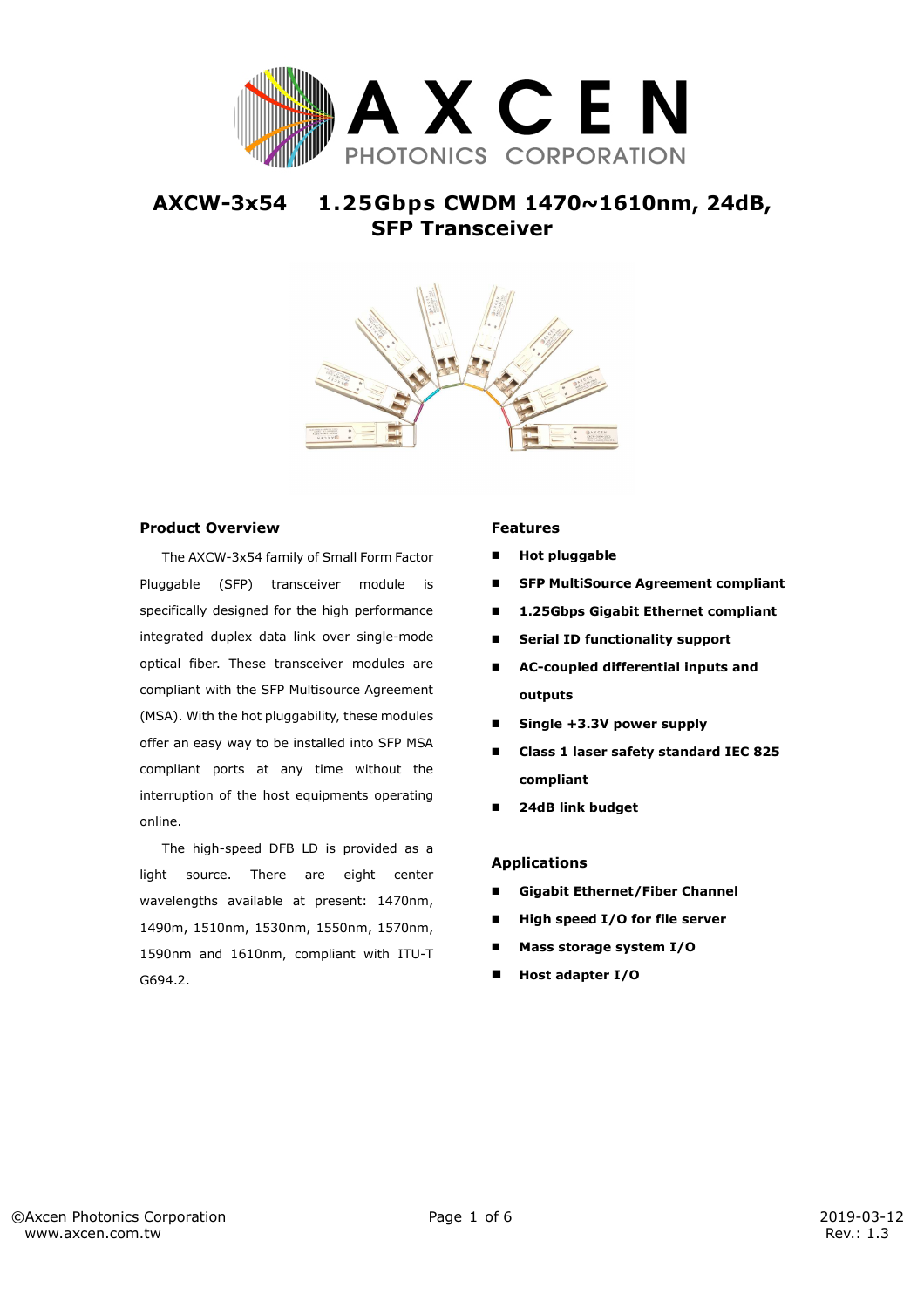

## **Block diagram**



**The transceiver is fundamentally consisted by two parts: transmitter and receiver. The transmitter features a TTL logic level Disable signal and a Fault indicator. The receiver features a TTL logic Loss of Signal (LOS) detection. For the access of serial identification information, an EEPORM is used to store the required data via the 2-wire serial CMOS EEPROM protocol. The detailed signal descriptions are listed in the following sections.** 

### **Absolute Maximum Ratings**

| <b>Parameter</b>          | <b>Symbol</b>          | Min.   | Max.  | Unit          | <b>Note</b> |
|---------------------------|------------------------|--------|-------|---------------|-------------|
| Storage Temperature       | Ts                     | $-40$  | $+85$ | $^{\circ}C$   |             |
| Supply Voltage            | $V_{CC}T$<br>$V_{CC}R$ | $-0.5$ | 4.0   | v             |             |
| Storage Relative Humidity | RH                     |        | 95    | $\frac{0}{6}$ |             |

### **Recommended Operating Conditions**

| <b>Parameter</b>           | Symbol                 | Min. | Typ. | Max. | Unit         | <b>Note</b> |
|----------------------------|------------------------|------|------|------|--------------|-------------|
| Case Operating Temperature | $T_{C}$                | 0    |      | 70   | $^{\circ}$ C |             |
| Supply Voltage             | <b>V</b> <sub>cc</sub> | 3.1  | 3.3  | 3.5  |              |             |
| Supply Current             | $ITX + IRX$            |      | 200  | 300  | mA           |             |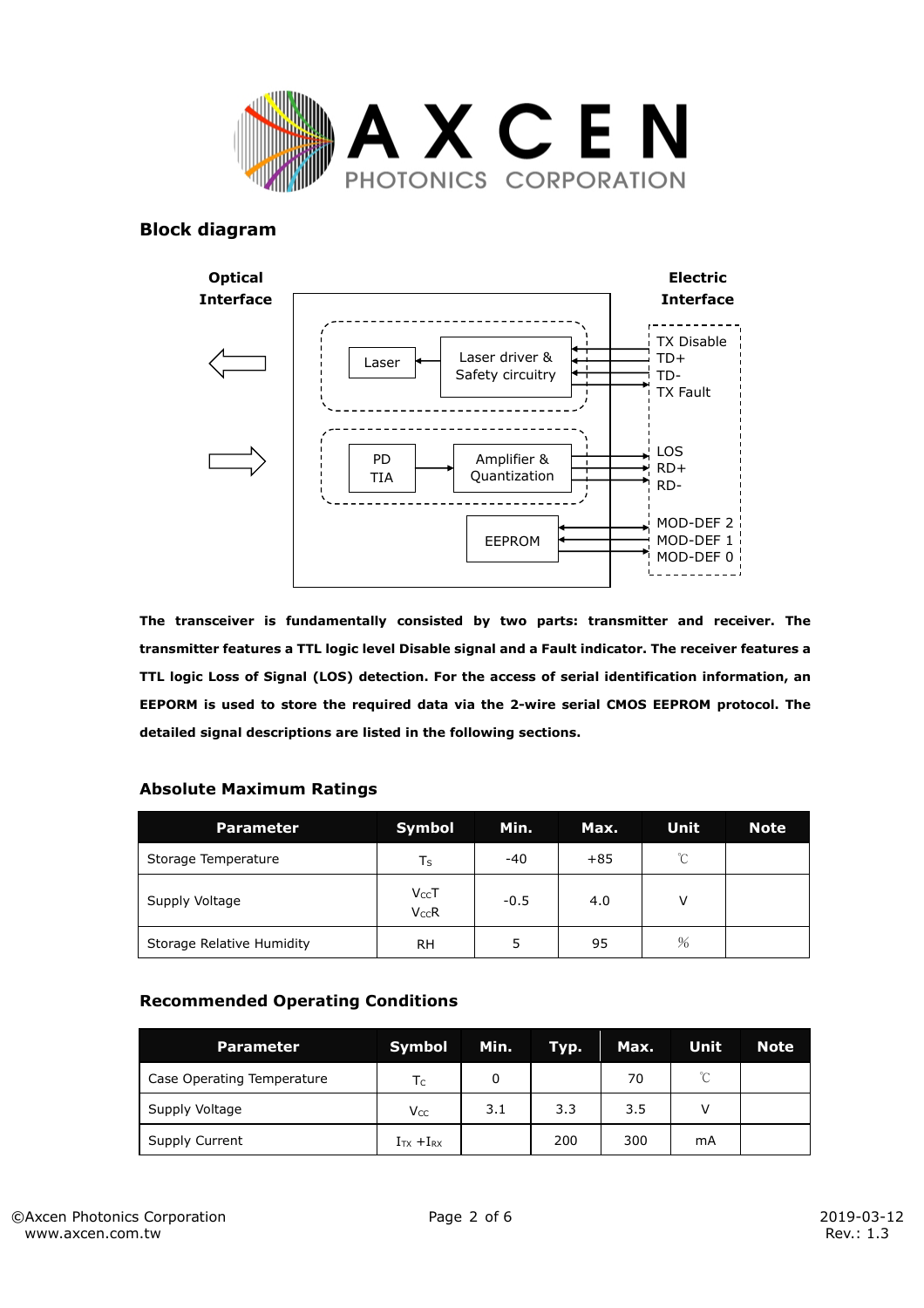

## **Transmitter Electro-Optical Interface**

| <b>Parameter</b>                       | <b>Symbol</b>          | Min.                   | Typ.              | Max.                        | Unit  | <b>Note</b> |
|----------------------------------------|------------------------|------------------------|-------------------|-----------------------------|-------|-------------|
| Transmitter Differential Input Voltage | $TD$ +/-               | 400                    |                   | 2400                        | mV    |             |
| Tx_Fault - High                        | $V_{\text{Fault H}}$   | 2                      |                   | V <sub>cc</sub>             | V     |             |
| Tx Fault - Low                         | $V$ Fault L            | Vee                    |                   | $V_{ee}$ +0.8               | V     |             |
| Tx_Disable - High                      | V <sub>Disable_H</sub> | 2                      |                   | $V_{CC}$                    | V     |             |
| Tx Disable - Low                       | V <sub>Disable</sub> L | Vee                    |                   | $V_{ee}$ +0.8               | V     |             |
| Optical Output Power                   | P <sub>O</sub>         | 0                      |                   | $+5$                        | dBm   |             |
| <b>Optical Extinction Ratio</b>        | ER                     | 9                      |                   |                             | dB    |             |
| Center Wavelength                      | $\lambda_{\rm C}$      | $\lambda_{\rm C}$ -5.5 | $\lambda_{\rm C}$ | $\lambda$ <sub>C</sub> +7.5 | nm    | 1           |
| Spectral Width (-20dB)                 | Δλ                     |                        |                   | 1                           | nm    |             |
| Side Mode Suppression Ratio            | <b>SMSR</b>            | 30                     |                   |                             | dB    |             |
| Optical Rise / Fall Time               | $t_r / t_f$            |                        |                   | 0.26                        | nsec  | 2           |
| Relative Intensity Noise               | <b>RIN</b>             |                        |                   | $-120$                      | dB/Hz |             |
| <b>Total Jitter</b>                    | $JGE p-p$              |                        |                   | 227                         | psec  |             |

### **Notes:**

1. The center wavelengths are: 1470, 1490, 1510, 1530, 1550, 1570, 1590, and 1610nm.

2. 20% to 80% value

## **Receiver Electro-Optical Interface**

| <b>Parameter</b>                     | <b>Symbol</b>        | Min. | Typ. | Max.  | Unit | <b>Note</b> |
|--------------------------------------|----------------------|------|------|-------|------|-------------|
| Receiver Differential Output Voltage | $RD +/-$             | 400  |      | 2000  | mV   |             |
| Receiver Overload                    | <b>PINMAX</b>        | -3   |      |       | dBm  |             |
| Receiver Sensitivity                 | $P_{IN}$ MIN         |      |      | $-24$ | dBm  |             |
| Operating Center Wavelength          | $\lambda_{\rm C}$    | 1270 |      | 1620  | nm   |             |
| Receiver Loss of Signal - TTL Low    | $P_{RX\text{ LOSD}}$ |      |      | $-24$ | dBm  |             |
| Receiver Loss of Signal - TTL High   | Prx_losa             | -35  |      |       | dBm  |             |
| Receiver Loss of Signal - Hysteresis | PRX LOSH             | 0.5  |      |       | dB   |             |

### **Notes:**

1. With BER better than or equal to  $1 \times 10^{-12}$ , measured in the center of the eye opening with 2<sup>7</sup> -1 PRBS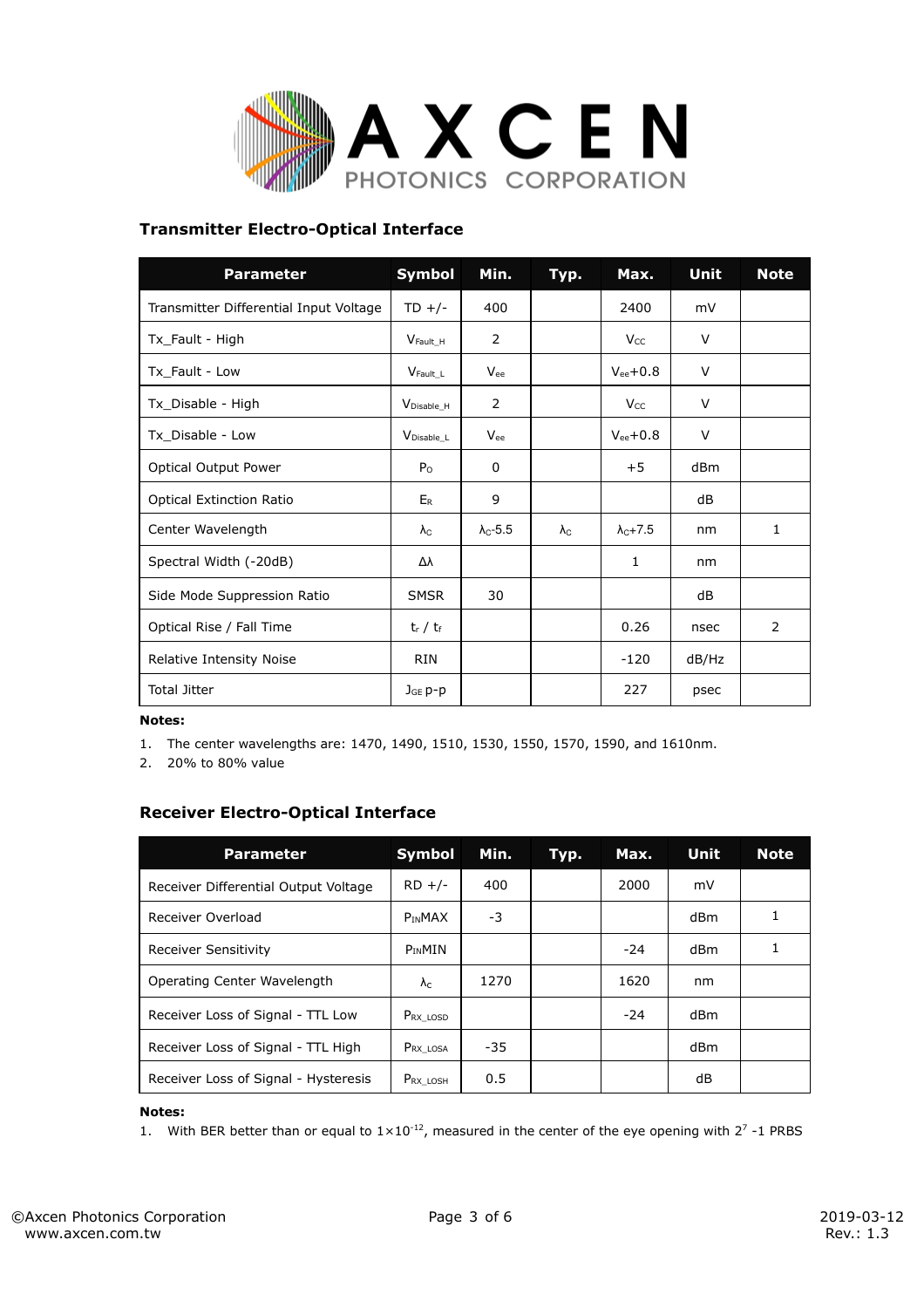

### **Pin Description**





**SFP Transceiver Electric Pad Layout**

**Diagram of Host Board Connector Block Pin Numbers and Names** 

| Pin No.        | <b>Pin Name</b>      | <b>Function</b>                                      | Plug Seq.      | <b>Notes</b>   |
|----------------|----------------------|------------------------------------------------------|----------------|----------------|
| 1              | $V_{ee}T$            | <b>Transmitter Ground</b>                            | $\mathbf{1}$   |                |
| $\overline{2}$ | <b>TX Fault</b>      | <b>Transmitter Fault Indication</b>                  | 3              | $\mathbf{1}$   |
| 3              | <b>TX Disable</b>    | <b>Transmitter Disable</b>                           | 3              | $\overline{2}$ |
| 4              | MOD-DEF <sub>2</sub> | Module Definition 2                                  | 3              | 3              |
| 5              | MOD-DEF 1            | Module Definition 1                                  | 3              | 3              |
| 6              | MOD-DEF 0            | Module Definition 0                                  | 3              | 3              |
| $\overline{7}$ | Rate Select          | Select between full or reduced receiver<br>bandwidth | 3              | $\overline{4}$ |
| 8              | <b>LOS</b>           | Loss of Signal                                       | 3              | 5              |
| 9              | $V_{ee}R$            | Receiver Ground                                      | $\mathbf{1}$   | 6              |
| 10             | $V_{ee}R$            | <b>Receiver Ground</b>                               | $\mathbf{1}$   | 6              |
| 11             | $V_{ee}R$            | Receiver Ground                                      | $\mathbf{1}$   | 6              |
| 12             | $RD -$               | Inv. Receiver Data Out                               | 3              | $\overline{7}$ |
| 13             | $RD +$               | Receiver Data Out                                    | 3              | $\overline{7}$ |
| 14             | $V_{ee}R$            | <b>Receiver Ground</b>                               | $\mathbf{1}$   | 6              |
| 15             | <b>VccR</b>          | <b>Receiver Power</b>                                | $\overline{2}$ | 8              |
| 16             | VccT                 | <b>Transmitter Power</b>                             | $\overline{2}$ | 8              |
| 17             | $V_{ee}T$            | <b>Transmitter Ground</b>                            | $\mathbf{1}$   | 6              |
| 18             | $TD +$               | Transmitter Data In                                  | 3              | 9              |
| 19             | $TD -$               | Inv. Transmitter Data In                             | 3              | 9              |
| 20             | $V_{ee}T$            | <b>Transmitter Ground</b>                            | $\mathbf{1}$   | 6              |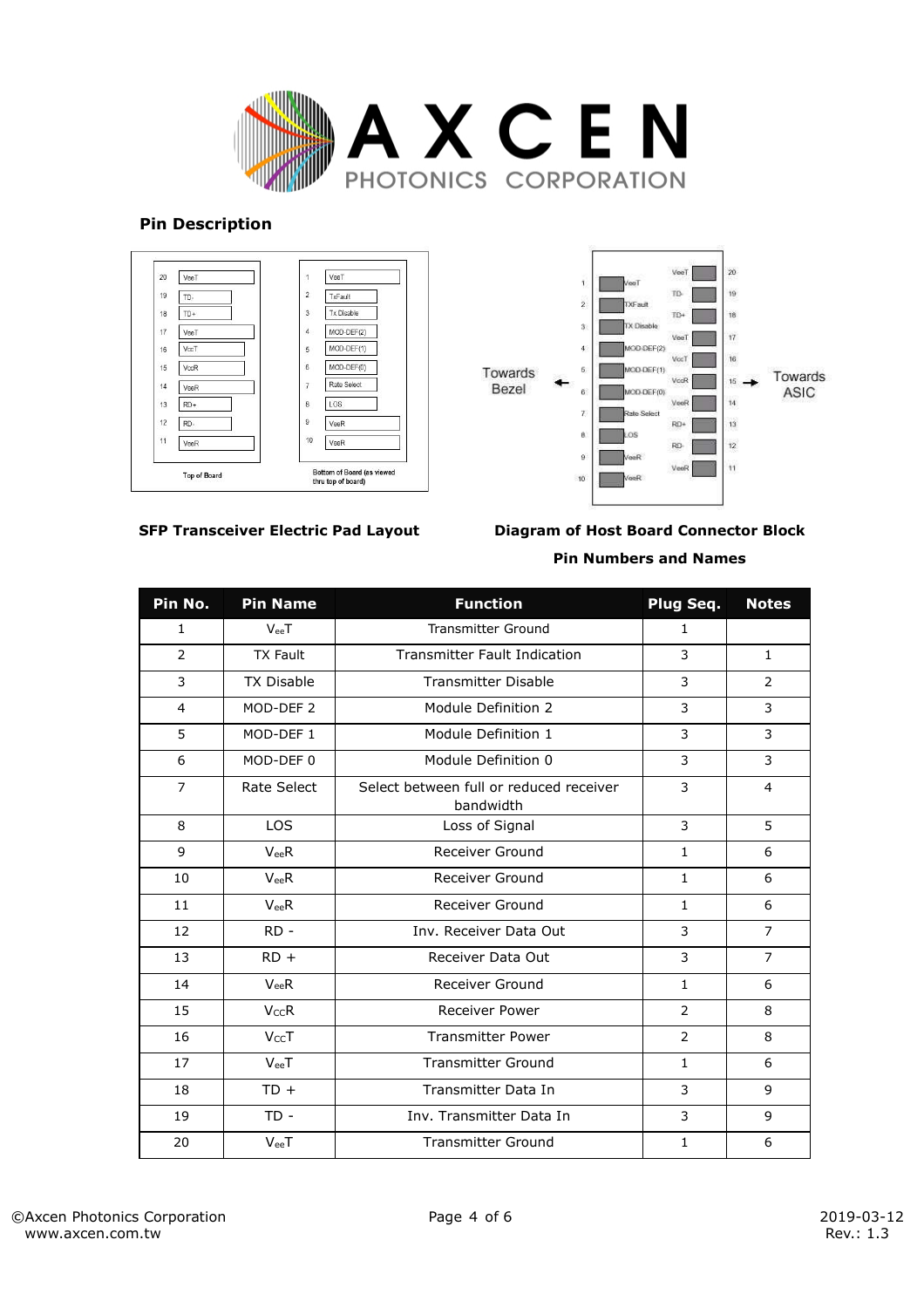

### **Notes:**

Plug Seq.: Pin engagement sequence during hot plugging.

- 1. TX Fault is an open collector/drain output, which should be pulled up with a 4.7K 10KΩ resistor on the host board. Pull up voltage between 2.0V and VccT, R+0.3V. When high, output indicates a laser fault of some kind. Low indicates normal operation. In the low state, the output will be pulled to  $< 0.8V$ .
- 2. TX disable is an input that is used to shut down the transmitter optical output. It is pulled up within the module with a 4.7 – 10 KΩ resistor. Its states are: Low (0 – 0.8V): Transmitter on (>0.8, < 2.0V): Undefined High (2.0 – 3.465V): Transmitter Disabled
	- Open: Transmitter Disabled
- 3. Mod-Def 0,1,2. These are the module definition pins. They should be pulled up with a 4.7K 10KΩ resistor on the host board. The pull-up voltage shall be VccT or VccR Mod-Def 0 is grounded by the module to indicate that the module is present Mod-Def 1 is the clock line of two wire serial interface for serial ID Mod-Def 2 is the data line of two wire serial interface for serial ID
- 4. This is an optional input used to control the receiver bandwidth for compatibility with multiple data rates (most likely Fiber Channel 1x and 2x Rates). If implemented, the input will be internally pulled down with > 30kΩ resistor. The input states are: Low (0 - 0.8V): Reduced Bandwidth (>0.8 , < 2.0V): Undefined High (2.0 V -3.465V): Full Bandwidth

Open: Reduced Bandwidth

- 5. LOS (Loss of Signal) is an open collector/drain output, which should be pulled up with a 4.7K -10KΩ resistor. Pull up voltage between 2.0V and VccT, R+0.3V. When high, this output indicates the received optical power is below the worst-case receiver sensitivity (as defined by the standard in use). Low indicates normal operation. In the low state, the output will be pulled to  $< 0.8V$ .
- 6. VeeR and VeeT may be internally connected within the SFP module.
- 7. RD-/+: These are the differential receiver outputs. They are AC coupled 100Ω differential lines which should be terminated with 100Ω (differential) at the user SERDES. The AC coupling is done inside the module and is thus not required on the host board. The voltage swing on these lines will be between 370 and 2000 mV differential (185 - 1000 mV single ended) when properly terminated.
- 8. VccR and VccT are the receiver and transmitter power supplies. They are defined as 3.3V ±5% at the SFP connector pin. Maximum supply current is 300 mA. Recommended host board power supply filtering is shown below. Inductors with DC resistance of less than 1Ω should be used in order to maintain the required voltage at the SFP input pin with 3.3V supply voltage. When the recommended supply filtering network is used, hot plugging of the SFP transceiver module will result in an inrush current of no more than 30 mA greater than the steady state value. VccR and VccT may be internally connected within the SFP transceiver module.
- 9. TD-/+: These are the differential transmitter inputs. They are AC-coupled, differential lines with 100Ω differential termination inside the module. The AC coupling is done inside the module and is thus not required on the host board. The inputs will accept differential swings of 500 mV - 2400 mV (250 mV - 1200 mV single-ended), though it is recommended that values between 500 and 1200 mV differential (250 mV- 600 mV single-ended) be used for best EMI performance.